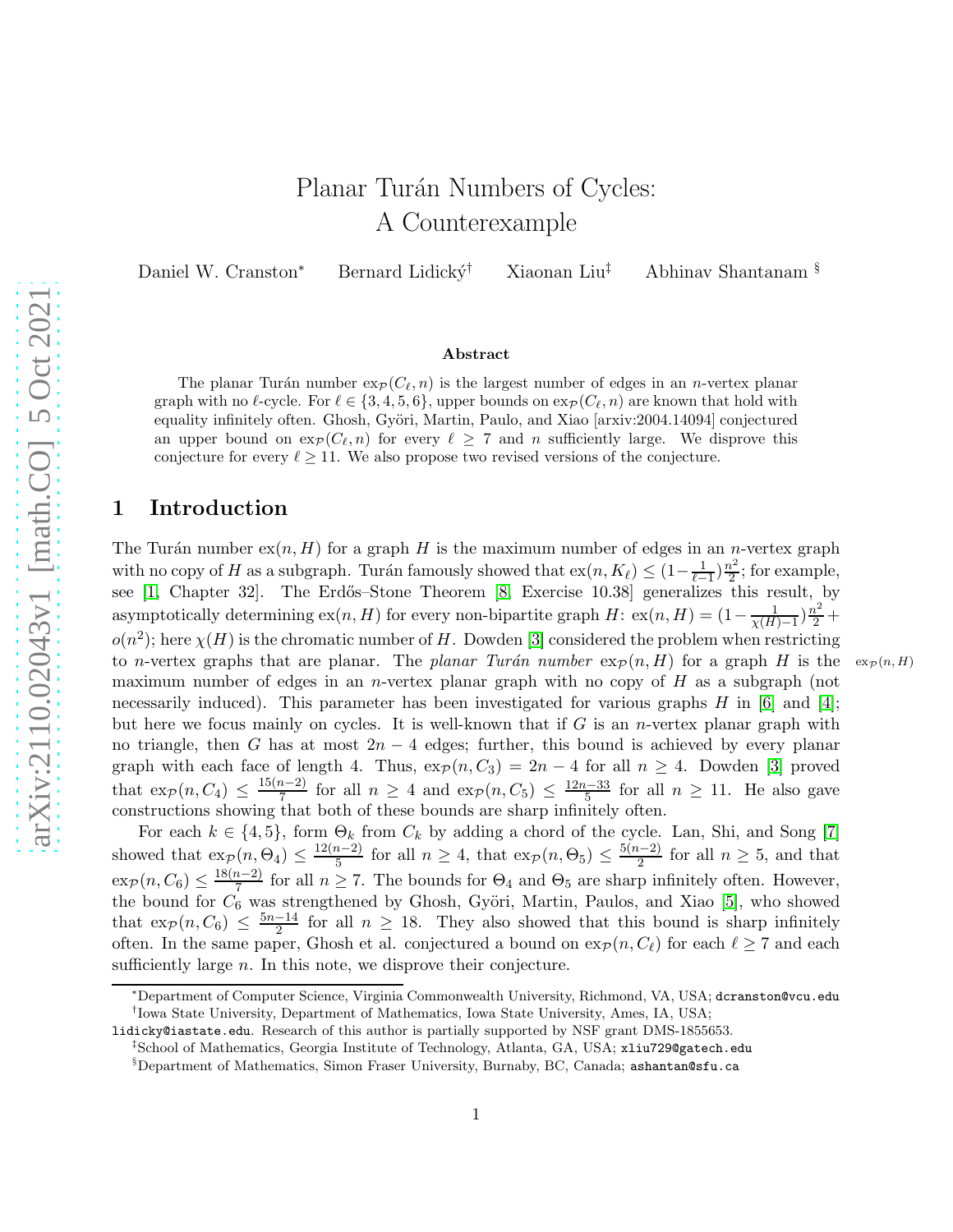<span id="page-1-2"></span>**Conjecture 1** ([\[5\]](#page-8-6); now disproved). For each  $\ell \geq 7$ , for n sufficiently large, if G is an n-vertex planar graph with no copy of  $C_{\ell}$ , then  $e(G) \leq \frac{3(\ell-1)}{\ell}$  $\frac{(-1)}{\ell}n-\frac{6(\ell+1)}{\ell}$  $\frac{(-1)^{n+1}}{\ell}$ . That is,  $exp(n, C_{\ell}) \leq \frac{3(\ell-1)}{\ell}$  $\frac{(n-1)}{\ell}n-\frac{6(\ell+1)}{\ell}$  $\frac{1}{\ell}$ .

In fact, we disprove the conjecture in a strong way.

<span id="page-1-0"></span>**Theorem 1.** For each  $\ell \geq 11$  and each n sufficiently large (as a function of  $\ell$ ), we have  $exp(n, C_{\ell})$  $3(\ell-1)$  $\frac{(-1)}{\ell}n-\frac{6(\ell+1)}{\ell}$  $\frac{(+1)}{\ell}$ . Furthermore, if there exists a function  $s : \mathbb{Z}^+ \to \mathbb{Z}^+$  such that  $exp(n, C_{\ell}) \leq$  $3(s(\ell)-1)$  $\frac{(\ell)-1}{s(\ell)}n$  for all  $\ell$  and all n sufficiently large (as a function of  $\ell$ ), then  $s(\ell)=\Omega(\ell^{\lg_2 3})$ .

We prove the first statement of Theorem [1](#page-1-0) in Section [2,](#page-1-1) and sketch a proof of the second statement in Section [3.](#page-7-0) Our constructions modify that outlined by Ghosh et al. [\[5\]](#page-8-6). The main building blocks, which we call gadgets, are triangulations, in which every cycle has length less than  $\ell$ . Clearly, a set of vertex-disjoint gadgets will have no  $C_{\ell}$ . To increase the average degree, we can identify vertices on the outer faces of these gadgets as long as we avoid creating cycles. We can also allow ourselves to create cycles among the gadgets as long as each created cycle has length more than  $\ell$ . So we must find the way to do this most efficiently.

Our notation is standard, but for completeness we record a few things here. We let  $e(G)$  and  $n(G)$  denote the numbers of edges and vertices in a graph G. We write  $C_{\ell}$  for a cycle of length  $\ell$ .

#### <span id="page-1-1"></span>2 Disproving the Conjecture: a First Construction

To disprove Conjecture [1,](#page-1-2) we start with a planar graph in which each face has length  $\ell+1$  (and each cycle has length at least  $\ell + 1$ , and then we "substitute" a gadget for each vertex. As a first step, we construct the densest planar graphs with a given girth g, for each fixed  $q \geq 6$ . We will also need that our dense graphs have maximum degree 3, as we require in the following definition.

**Definition 1.** If G is a planar graph of girth g with each vertex of degree 2 or 3, and  $e(G)$  =  $\frac{g}{g-2}(n-2)$ , then G is a dense graph of girth g. dense graph

An easy counting argument shows that if  $G$  is an *n*-vertex dense graph of girth  $g$ , where  $n = (5g - 10)\frac{k}{2} - g + 4$  (for some positive even integer k), then G has  $10k - 8$  vertices of degree 3 and all other vertices of degree 2.

<span id="page-1-3"></span>**Lemma 2.** Fix an integer  $g \geq 3$ . If G is an n-vertex planar graph with girth g, then  $e(G) \leq$  $\frac{g}{g-2}(n-2)$ . For each  $g \geq 6$ , this bound holds with equality infinitely often; specifically, it holds with equality if k is a positive even integer and  $n = (5g - 10)\frac{k}{2} - g + 4$ . In fact, for each such k and n, there exists a graph G that attains this bound and that has every vertex of degree 2 or 3.

*Proof of Lemma [2.](#page-1-3)* Let G be an *n*-vertex planar graph with girth g. Denote by n, e, and f the numbers of vertices, edges, and faces in  $G$ . Every face boundary contains a cycle,<sup>[1](#page-1-4)</sup> so every face boundary has length at least g. Thus,  $2e \geq gf$ . Substituting into Euler's formula and simplifying gives the desired bound:  $e \leq \frac{g}{g-2}(n-2)$ .

Now we construct graphs for which the bound holds with equality. Before giving our full construction, we sketch a simpler construction which has the desired properties except that it has

<span id="page-1-4"></span><sup>&</sup>lt;sup>1</sup>To see this, form  $G'$  from  $G$  by deleting all cut-edges. Since each component of  $G'$  is 2-connected, each face boundary is either a cycle or a disjoint union of cycles (if  $G'$  is disconnected). Note that each face boundary in  $G$ contains all edges of a face boundary in  $G'$ .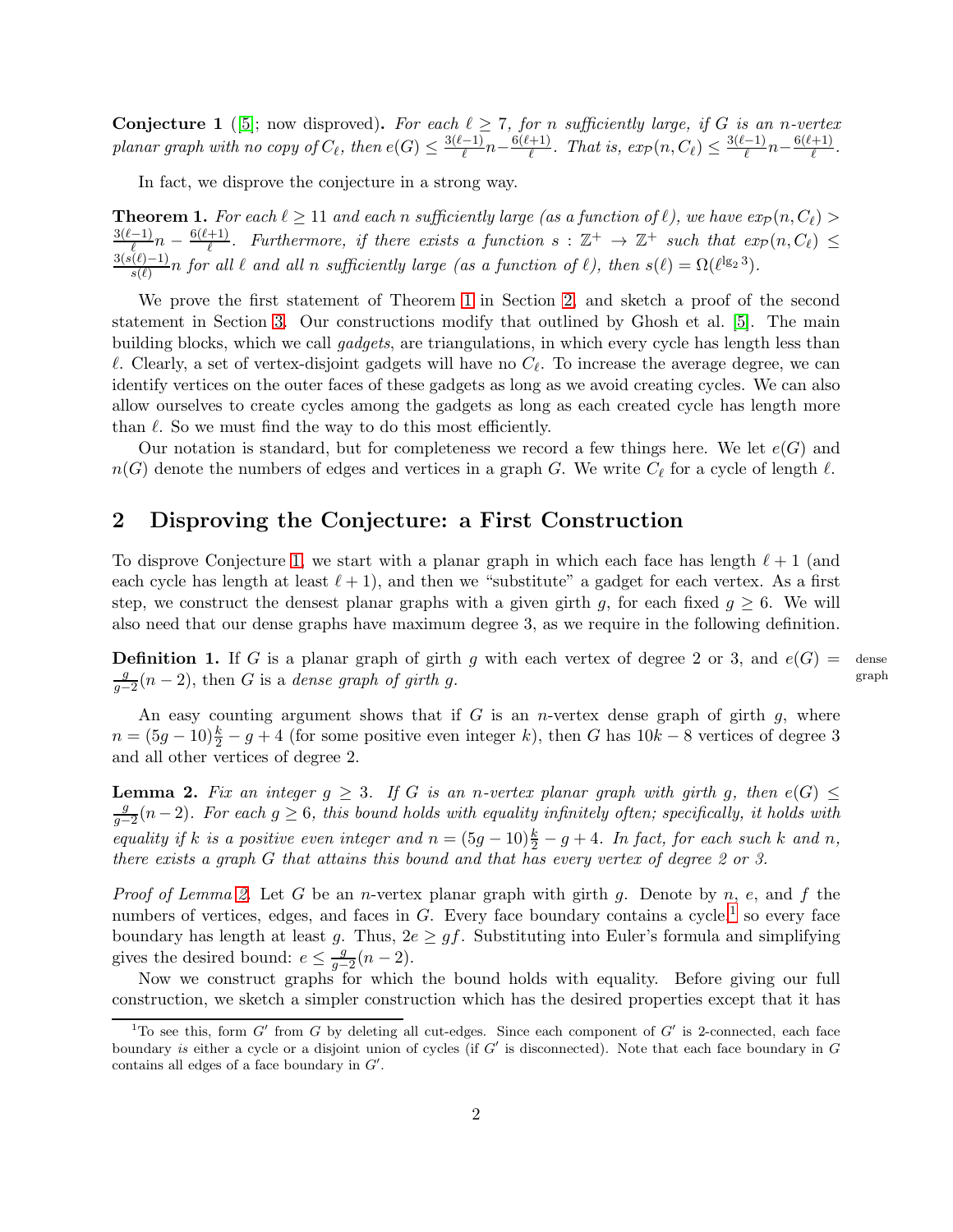maximum degree 6 (rather than each degree being 2 or 3, as we require). Begin with a 4-connected  $n$ -vertex planar triangulation with maximum degree 6. We will find a set  $M$  of edges such that every triangular face contains exactly one edge in  $M$ . To see that such a set exists, we consider the planar dual  $G^*$ . Since G is a triangulation and 2-connected,  $G^*$  is 3-regular. By Tutte's Theorem,  $G^*$  contains a perfect matching  $M^*$  (in fact, this was proved earlier by Petersen). The set M of edges in G corresponding to the edges of  $M^*$  in  $G^*$  has the desired property: each triangle of G contains exactly one edge of M.

To get the desired graph  $G'$  with each face of length g, we replace each edge of G not in M with a path of length  $|(g+1)/3|$  and replace each edge of G in M with a path of length  $g-2|(g+1)/3|$ . Now each face of G' has length  $2|(g+1)/3| + (g-2|(g+1)/3|) = g$ . Thus, for G' the inequality  $2e(G') \ge gf(G')$  in the initial paragraph holds with equality. So  $e(G') = \frac{g}{g-2}(n(G')-2)$ . Since each non-facial cycle of G has length at least 4, each non-facial cycle of  $G'$  has length at least g.

Now we show how to also guarantee that each vertex of  $G'$  has degree 2 or 3. The construction is similar, except that it starts from a particular planar graph G with every face of length 6 and every vertex of degree 2 or 3. Again, we find a subset  $M$  of edges such that each face of  $G$  contains exactly one edge of M. To form  $G'$  from  $G$ , we replace each edge not in M with a path of length  $|(g+1)/6|$  and we replace each edge in M with a path of length  $g-5|(g+1)/6|$ . Thus, each face of G' has length exactly  $5|(g+1)/6| + (g-5|(g+1)/6|) = g$ .

It will turn out that each non-facial cycle of G has either (i) length at least 10 or (ii) length at least 8 and at least one edge in M. The corresponding non-facial cycle in  $G'$  thus has length at least g. In Case (ii) this follows from the calculation in the previous paragraph. In Case (i), when  $g \ge 10$  this holds because  $10|(g+1)/6| \ge 10(g-4)/6 \ge g$ . So consider Case (i) when  $g \le 9$ . Since each path in G' replacing an edge in G has length at least 1, each non-facial cycle in G' has length at least 10, which is at least g since  $g \leq 9$ . Thus, what remains is to construct our graph G, specify the set of edges  $M$ , and check that each non-facial cycle in  $G$  either has length at least 10 or has length 8 and includes an edge in M.

We construct an infinite family of planar graphs  $G_k$  on  $10k-2$  vertices, with  $5k-2$  faces (each of length 6), and with all vertices of degree 2 or 3; here k is an arbitrary positive even integer. Figure 1 shows  $G_k$ . (By Euler's formula, each  $G_k$  has 6 vertices of degree 2 and  $10k - 8$  vertices of degree 3.) Each of k "diagonal columns" contains 10 vertices, except for the first and last, which each contain one vertex fewer. We write  $v_{i,j}$  to denote the jth vertex down from the top in column i, except that we start column 1 with  $v_{1,2}$ . So  $V = \{v_{i,j} \mid 1 \le i \le k, 1 \le j \le 10, (i,j) \notin \{(1,1), (k,10)\}\}.$ The edge set consists of the boundary cycles of  $4(k-1)$  6-faces in the hexagonal grid,  $k-1$  "curved" edges"  $v_{i,1}v_{i-1,10}$ , when  $2 \le i \le k$ , as well two "end edges"  $v_{1,2}v_{1,7}$  and  $v_{k,4}v_{k,9}$ . The matching M contains  $v_{i,4}v_{i+1,3}$  and  $v_{i,8}v_{i+1,7}$  when  $1 \leq i \leq k-1$ , edge  $v_{i,1}v_{i-1,10}$  for each odd  $i \geq 3$  if  $k \geq 4$ , and the end edges  $v_{1,2}v_{1,7}$  and  $v_{k,4}v_{k,9}$ . It is easy to check that the only vertices with degree 2 are  $v_{1,3}, v_{1,5}, v_{1,9}, v_{k,2}, v_{k,6}, v_{k,8}$ ; the remaining  $10k - 8$  vertices all have degree 3.

We now show that every non-facial cycle has either (i) length at least 10 or (ii) length at least 8 and at least one edge in M. We denote by  $C_2, C_3, \ldots, C_{5k-5}$  the facial cycles that do not use any end-edge. Informally,  $C_2$  is the "top left" of these (containing  $v_{1,2}$ ), and subscripts increase as we move down the first diagonal and then wrap around toroidally with the facial cycle containing  $v_{1,10}$ and two curved edges (see Figure 1), and continue on to the facial cycle containing  $v_{k,9}$ . Formally, each of these is  $C_k$ , where X denotes its vertex set and  $k := \max\{j/2 : v_{i,j} \in X\} + 5 * \min\{i-1 :$  $v_{i,j} \in X$  + ( $|\{i : v_{i,j} \in X\}|-2$ ). The facial cycles containing the left end-edge are  $C_0$  and  $C_1$ , and those containing the right end-edge are  $C_{5k-4}$  and  $C_{5k-3}$ .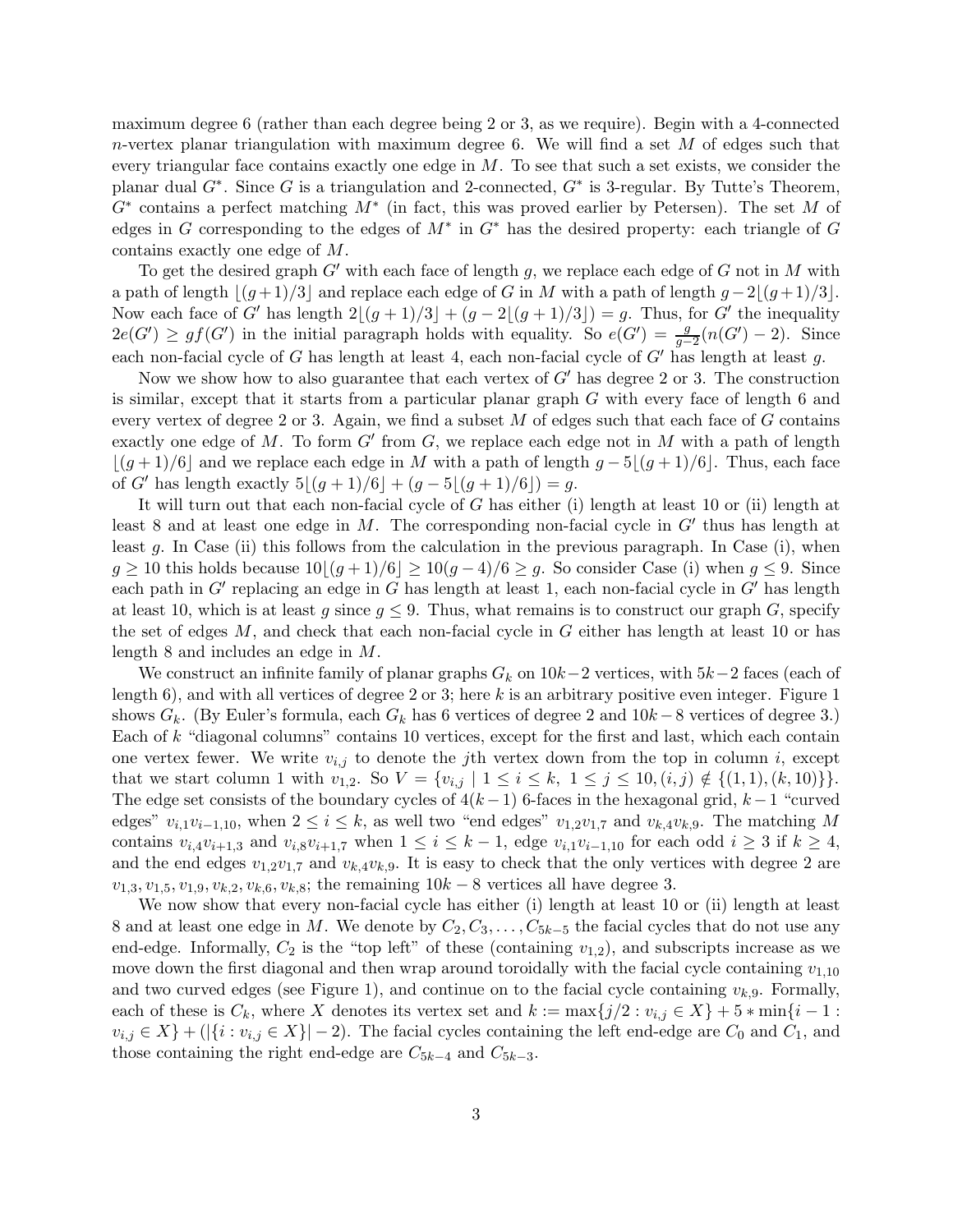

Figure 1: The planar graph  $G_k$  has  $10k-2$  vertices,  $15k-6$  edges, and every face of length 6. Every vertex of  $G_k$  has degree 2 or 3 and every non-facial cycle either (i) has length at least 10 or (ii) has length 8 and includes a blue edge. The set of blue edges intersects every face exactly once.

Note that the edge-set of any non-facial cycle  $C$  is the symmetric difference of the edge-sets of the facial cycles "inside" (or "outside") of  $C$ . Consider first a non-facial cycle  $C$  that does not contain any end-edge. Pick the side of C that does not contain the right end-edge; take the symmetric difference of the edge-sets of the facial cycles on this side incrementally, in order of increasing subscripts. The symmetric difference of the first two facial cycles has size at least 10 and this size never decreases. Now consider the non-facial cycles that contain exactly one end-edge; by (rotational) symmetry, assume it is the left end-edge. For these cycles, take the symmetric difference incrementally as above for the side not containing the right end-edge; the symmetric difference of the first two facial cycles has size at least 8 and again this size never decreases.

Finally, consider a non-facial cycle  $C$  that contains both end-edges. Now take the symmetric difference incrementally as above for the side of  $C$  that includes  $C_1$ ; the size of the symmetric difference is now initially at least 8, and never decreases until the final facial cycle  $(C_{5k-4}$  or  $C_{5k-3}$ ) is added and the symmetric difference is complete. The final facial cycle  $C'$  may reduce the size of the symmetric difference by at most 4, but the final symmetric difference still has size at least 12 (due to the position of C' relative to  $C_1$ , and the fact that  $k \geq 2$ ).

To finish the proof, we should verify that  $|V(G')| = (5g - 10)\frac{k}{2} - g + 4$ , as claimed. By construction, each vertex of  $G'$  has degree 2 or 3. Each vertex with degree 3 in  $G'$  also has degree 3 in G, and we have exactly  $10k - 8$  of these. Let n, e, and f denote the numbers of vertices, edges, and faces in G′ . Now summing degrees gives

$$
3(10k - 8) + 2(n - (10k - 8)) = 2e = gf = \frac{g}{g - 2}(2n - 4),
$$

where the last two equalities hold as at the start of the proof. Thus,  $n = (5g - 10)\frac{k}{2} - g + 4$ .  $\Box$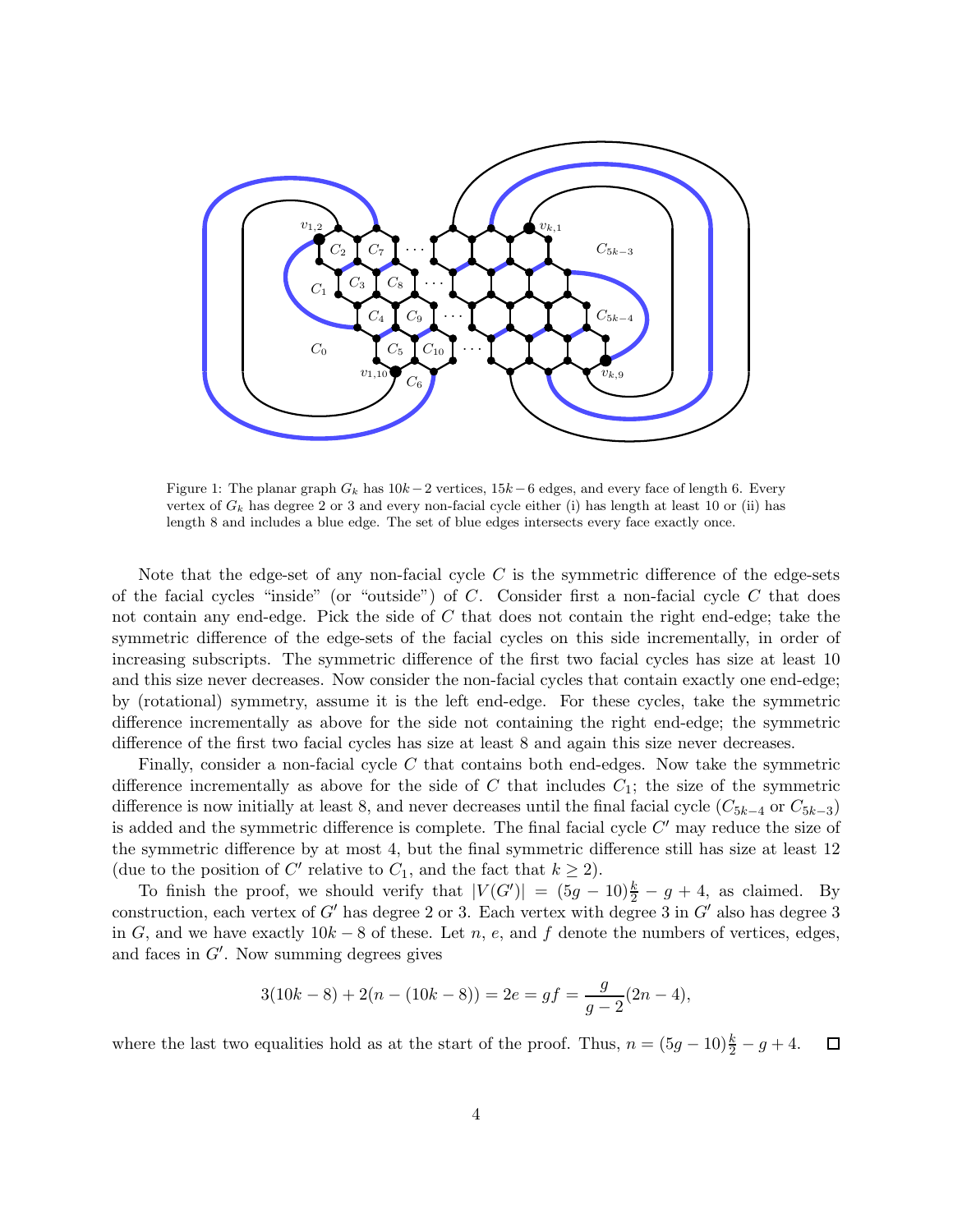<span id="page-4-0"></span>**Definition 2.** Let G be a 2-connected plane graph, with every vertex of degree 2 or 3. Let B be a plane graph with 3 vertices specified on its outer face. To *substitute B into G* we do the following. Subdivide every edge of G. For each vertex  $v$  in  $G$ , delete  $v$  from the subdivided graph and identify  $d(v)$  vertices on the outer face of a copy of B with the neighbors of v in the subdivided graph.

Now we consider the result of substituting  $B$  into  $G$ , as in Definition [2.](#page-4-0)

<span id="page-4-2"></span>**Lemma 3.** Let G be a plane graph; denote by  $n_2$  and  $n_3$  the numbers of vertices with degree 2 and 3 in G. Let B be a plane graph with  $n_B$  vertices and  $e_B$  edges, and with 3 vertices specified on its outer face. Form G' by substituting B into G. Now  $e(G') = (n_2 + n_3)e_B$  and  $n(G') =$  $n_2(n_B - 1) + n_3(n_B - 3/2)$ . Further, if G has no cycle of length  $\ell$  or shorter, and B has no cycle of length  $\ell$ , then  $G'$  has no cycle of length  $\ell$ .

*Proof.* Each vertex in G gives rise to an edge-disjoint copy of B in G'; thus  $e(G') = (n_2 + n_3)e_B$ . Each vertex of degree 2 in G contributes  $n_B - 1$  vertices to G', since exactly two of its vertices lie in two copies of  $B$  in  $G'$  (and all others vertices lie in one copy of  $B$ ). Similarly, each vertex of degree 3 in G contributes  $n_B - 3/2$  vertices to G'. Finally, assume G and B satisfy the hypotheses on the lengths of their cycles. Now consider a cycle  $C'$  in  $G'$ . If  $C'$  is contained entirely in one copy of  $B$ , then  $C'$  has length not equal to  $\ell$ . If  $C'$  visits two or more copies of B, then  $C'$  maps to a cycle  $C$ in G with length no longer than the length of  $C'$ . Since each cycle in G has length longer than  $\ell$ , we are done.  $\Box$ 

Now suppose that we plan to substitute some plane graph B into a dense planar graph of girth  $\ell + 1$ . Which B should we choose? Since B must not contain any  $\ell$ -cycle, a natural choice is a triangulation of order  $\ell - 1$ . Indeed, every such B yields a graph that attains the bound in Conjecture [1.](#page-1-2) This is Corollary [5,](#page-4-1) which follows from our next lemma.

<span id="page-4-3"></span>**Lemma 4.** Let G be a dense graph of girth  $l + 1$ . Form G' by substituting into G a plane graph B with 3 vertices specified on its outer face. Now  $e(G') = \frac{e_B(\ell-1)}{(n_B-1)(\ell-1)-2} \left(n(G') - \frac{2(\ell+1)}{\ell-1}\right)$ , where  $e_B = e(B)$  and  $n_B = n(B)$ .

*Proof.* Let G be a dense graph of girth  $\ell + 1$  on n vertices, and let  $n_2$  and  $n_3$  denote, respectively, its numbers of vertices with degree [2](#page-1-3) and 3. Recall from Lemma 2 (with  $g = \ell + 1$ ) that  $n =$  $(5\ell-5)\frac{k}{2}-\ell+3$  for some even integer k, that  $n_3 = 10k-8$ , and that  $n_2 = n-n_3$ . Lemma [3](#page-4-2) implies that  $e(\tilde{G}') = (n_2 + n_3)e_B = n e_B$  and that  $n(G') = n_2(n_B - 1) + n_3(n_B - 3/2) = (n - n_3)(n_B - 1) +$  $n_3(n_B-3/2) = n(n_B-1) - n_3/2$ . Now we show that  $e(G') = \frac{e_B(\ell-1)}{(n_B-1)(\ell-1)-2}(n(G') - \frac{2(\ell+1)}{\ell-1})$ . The final equality comes from substituting for  $n_3$  and simplifying (using that  $n = (5\ell - 5)\frac{k}{2} - \ell + 3$ ).

$$
\frac{e(G')}{n(G') - \frac{2(\ell+1)}{\ell-1}} = \frac{ne_B(\ell-1)}{(n(n_B-1) - n_3/2)(\ell-1) - 2(\ell+1)}
$$

$$
= \frac{e_B(\ell-1)}{(n_B-1)(\ell-1) - \frac{n_3(\ell-1) + 4(\ell+1)}{2n}}
$$

$$
= \frac{e_B(\ell-1)}{(n_B-1)(\ell-1) - 2}.
$$

<span id="page-4-1"></span>Corollary 5. The bound in Conjecture [1](#page-1-2) holds with equality for each graph formed by substituting a triangulation on  $\ell - 1$  vertices into a dense graph of girth  $\ell + 1$ .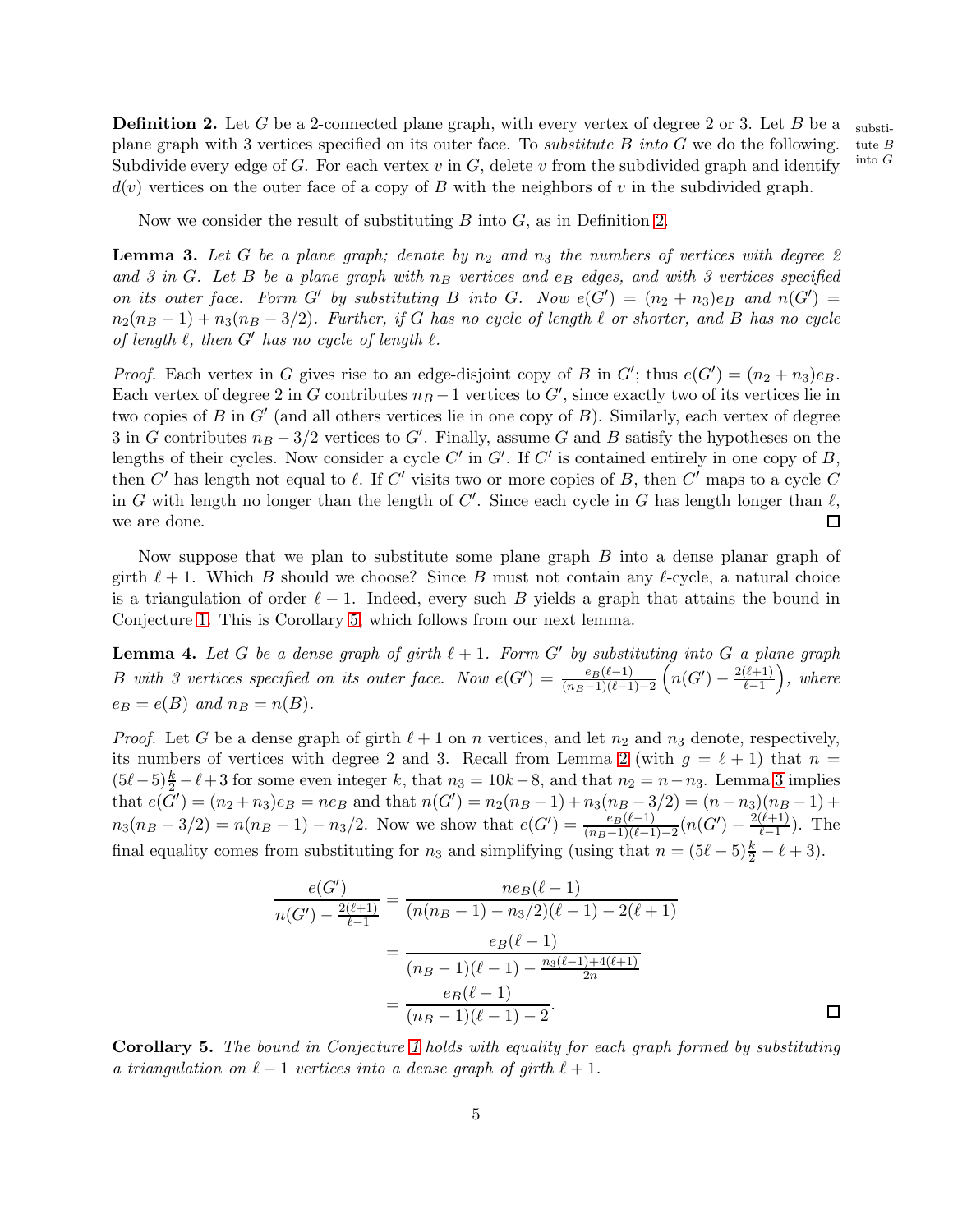*Proof.* This follows from the above lemma when B is a plane triangulation on  $\ell - 1$  vertices, so  $n_B = \ell - 1$  and  $e_B = 3(\ell - 1) - 6 = 3\ell - 9$ . We get

$$
\frac{e_B(\ell-1)}{(n_B-1)(\ell-1)-2} = \frac{3(\ell-3)(\ell-1)}{(\ell-2)(\ell-1)-2}
$$

$$
= \frac{3(\ell-3)(\ell-1)}{\ell^2-3\ell+2-2}
$$

$$
= \frac{3(\ell-1)}{\ell}.
$$

To beat the bound of Conjecture [1,](#page-1-2) it will suffice to instead substitute into a dense graph of girth  $\ell + 1$  any triangulation with order larger than  $\ell - 1$ , as long as it has each cycle of length at most  $\ell - 1$ . This is because the conjectured average degree is less than 6, and is attained by substituting a triangulation of order  $\ell - 1$ , as shown in Corollary [5.](#page-4-1) However, the average degree of a triangulation tends to 6 (from below) as its order grows. For each  $\ell \in \{3, \ldots, 10\}$ , every triangulation on  $\ell$  vertices is Hamiltonian, i.e., it contains an  $\ell$ -cycle. But for each  $\ell \geq 11$ , there exists a triangulation on  $\ell$  vertices with no  $\ell$ -cycle; this is a consequence of Lemma [6,](#page-5-0) which we prove next. (In fact, much more is true, as we show in Section [3.](#page-7-0))

<span id="page-5-0"></span>**Lemma 6.** For every integer  $t \geq 5$ , there exist a plane triangulation with  $3t - 4$  vertices and each cycle of length at most 2t, and a plane triangulation with  $3t - 3$  vertices and each cycle of length at most  $2t + 1$ .

*Proof.* We start with a plane triangulation on t vertices. First we add into the interior of each face a new vertex, making it adjacent to each vertex on the face. Let A denote the set of vertices in the original triangulation, and let B denote the set of added vertices. Since  $|A| = t$  and  $|B| = 2t - 4$ , the resulting graph  $G_1$  has order  $3t - 4$ . Further, B is an independent set. Thus, on every cycle C, at least half of the vertices must be from A. Hence, C has length at most  $2|A| = 2t$ .

Now we obtain  $G_2$  by adding a single vertex inside some face of  $G_1$ . It is easy to check that  $G_2$ is a  $(3t-3)$ -vertex triangulation with each cycle of length at most  $2t + 1$ .  $\Box$ 

We have already outlined the proof of our main result. We let  $B$  be a plane triangulation with no  $\ell$ -cycle, and with order at least  $\ell$ , as guaranteed by Lemma [6.](#page-5-0) We simply substitute B into a dense graph of girth  $\ell + 1$ . For completeness, we include more details in the proof of Theorem [7.](#page-5-1)

<span id="page-5-1"></span>**Theorem 7.** For each  $\ell \geq 11$  $\ell \geq 11$  $\ell \geq 11$ , Conjecture 1 is false. In particular, whenever k is positive if  $\ell \geq 11$  and  $\ell$  is odd then,  $exp(n, C_{\ell}) \geq \frac{9(\ell-5)(\ell-1)}{(3\ell-13)(\ell-1)}$  $\frac{9(\ell-5)(\ell-1)}{(3\ell-13)(\ell-1)-4}\left(n-\frac{2(\ell+1)}{\ell-1}\right)$  for  $n = ((5\ell-5)\frac{k}{2}-\ell+1)$  $3(\frac{3(\ell-1)}{2}-5)-(5k-4)$  and if  $\ell \geq 11$  and  $\ell$  is even, then  $exp(n, C_{\ell}) \geq \frac{3(3\ell-16)(\ell-1)}{(3\ell-14)(\ell-1)-4}$  $\frac{3(3\ell-16)(\ell-1)}{(3\ell-14)(\ell-1)-4}$   $\left(n-\frac{2(\ell+1)}{\ell-1}\right)$ for  $n = ((5\ell - 5)\frac{k}{2} - \ell + 3)(3(\frac{\ell}{2} - 1) - 4) - (5k - 4).$ 

*Proof.* Let  $a_1 := \frac{9(\ell-5)(\ell-1)}{(3\ell-13)(\ell-1)}$  $\frac{9(\ell-5)(\ell-1)}{(3\ell-13)(\ell-1)-4}$  and  $a_2 := \frac{3(3\ell-16)(\ell-1)}{(3\ell-14)(\ell-1)-4}$  $\frac{3(3\ell-10)(\ell-1)}{(3\ell-14)(\ell-1)-4}$ . Since  $\ell \ge 11$ , easy algebra implies that  $a_i > \frac{3(\ell-1)}{\ell}$  $\frac{(n-1)}{\ell}$ , for each  $i \in \{1,2\}$ . Thus,  $a_i(n - \frac{2(\ell+1)}{\ell-1}) > \frac{3(\ell-1)}{\ell}$  $\frac{(-1)}{\ell}$   $\left(n-\frac{2(\ell+1)}{\ell-1}\right)=\frac{3(\ell-1)}{\ell}$  $\frac{(-1)}{\ell}n - \frac{6(\ell+1)}{\ell-1}$  for each  $i \in \{1,2\}$ . So it suffices to show that  $\exp(n, C_\ell) \ge a_1(n - \frac{2(\ell+1)}{\ell-1})$  when  $\ell \ge 11$  and  $\ell$  is odd; and that  $\exp(n, C_{\ell}) \ge a_2(n - \frac{2(\ell+1)}{\ell-1})$  when  $\ell \ge 11$  and  $\ell$  is even (for the claimed values of n). Let G be a dense graph of girth  $\ell + 1$ . Recall that  $n(G) = (5\ell - 5)\frac{k}{2} - \ell + 3$  for some even integer k, and that G has  $10k - 8$  vertices of degree 3; let  $n_3 := 10k - 8$ .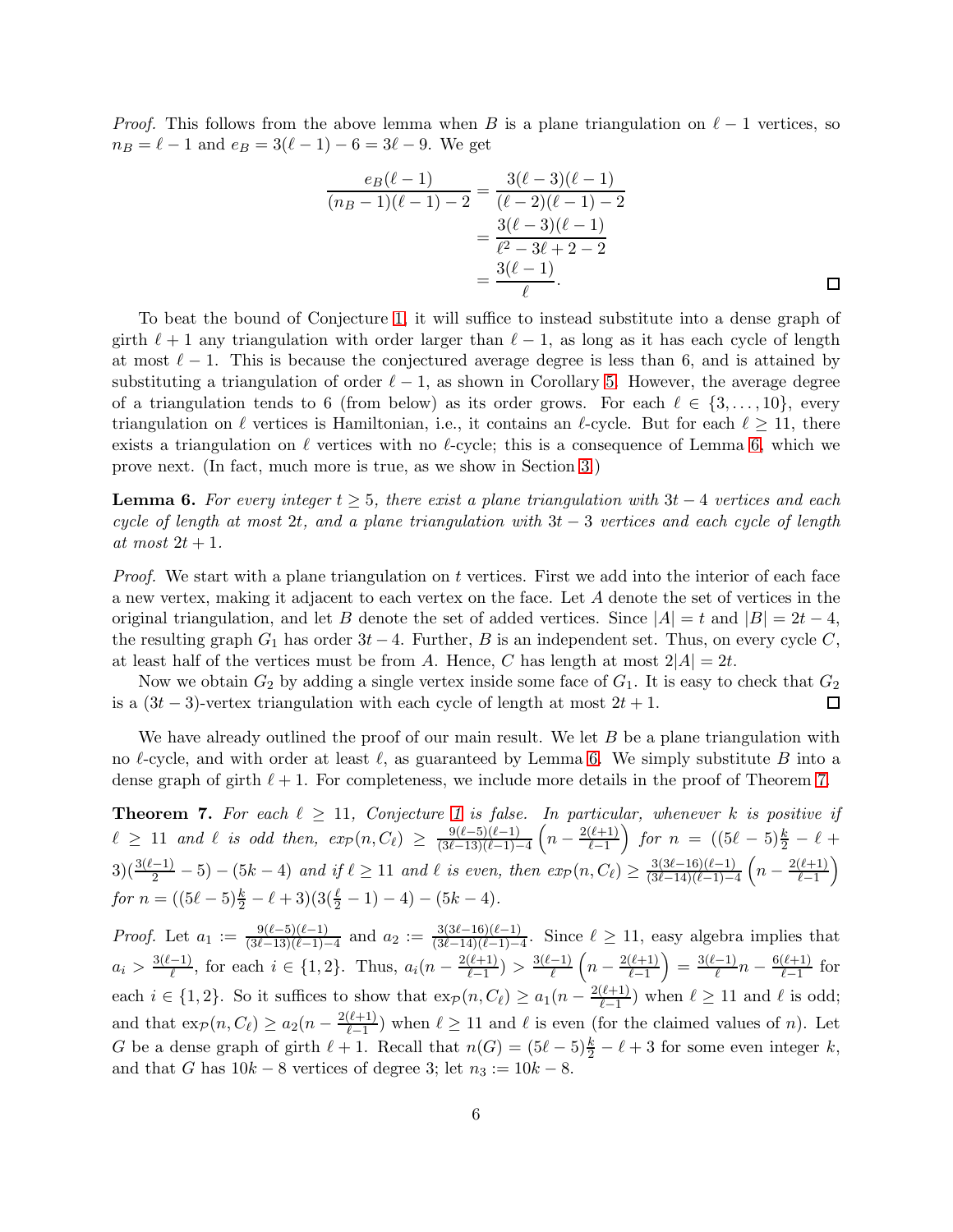When  $\ell \geq 11$  and  $\ell$  is odd, let  $t_1 := \frac{\ell-1}{2}$  and  $n_{B_1} := 3t_1 - 4 = \frac{3(\ell-1)}{2} - 4$ . We have  $t_1 \geq 5$ ; so by Lemma [6,](#page-5-0) there exists a plane triangulation  $B_1$  with  $n_{B_1}$  vertices and with each cycle of length at most  $2t_1 = \ell - 1$ . By Euler's formula,  $e_{B_1} = e(B_1) = 3(3t_1 - 4) - 6 = 9t_1 - 18 = 9(\frac{\ell - 1}{2} - 2)$ . Form  $G'_{1}$  by substituting  $B_{1}$  into G. Lemma [3](#page-4-2) implies that  $G'$  is a plane graph with no cycle of length  $\ell$ , and that  $n(G'_1) = n(G)(n_{B_1} - 1) - n_3/2 = ((5\ell - 5)\frac{k}{2} - \ell + 3)(\frac{3(\ell-1)}{2} - 5) - (5k - 4)$ . By Lemma [4,](#page-4-3) we have

$$
e(G'_1) = \frac{e_{B_1}(\ell - 1)}{(n_{B_1} - 1)(\ell - 1) - 2} \left( n(G'_1) - \frac{2(\ell + 1)}{\ell - 1} \right)
$$
  
= 
$$
\frac{9(\ell - 5)(\ell - 1)}{(3\ell - 13)(\ell - 1) - 4} \left( n(G'_1) - \frac{2(\ell + 1)}{\ell - 1} \right)
$$
  
= 
$$
a_1 \left( n(G'_1) - \frac{2(\ell + 1)}{\ell - 1} \right).
$$

Hence, if  $\ell \geq 11$  and  $\ell$  is odd, then whenever k is positive and even and  $n = ((5\ell - 5)\frac{k}{2} - \ell +$  $3\left(\frac{3(\ell-1)}{2}-5\right) - (5k-4)$ , we have  $\exp(n, C_{\ell}) \ge a_1\left(n - \frac{2(\ell+1)}{\ell-1}\right) > \frac{3(\ell-1)}{\ell}$  $\frac{(-1)}{\ell}n - \frac{6(\ell+1)}{\ell}$  $\frac{1}{\ell}$ .

Now suppose  $\ell \geq 11$  and  $\ell$  is even. Let  $t_2 := \frac{\ell}{2} - 1$  and  $n_{B_2} := 3t_2 - 3 = \frac{3\ell}{2} - 6$ . Form  $G'_2$  by substituting  $B_2$  into G, where  $B_2$  is a plane triangulation with  $n_{B_2}$  vertices and each cycle of  $B_2$ has length at most  $2t_2 + 1 = \ell - 1$ . (The existence of  $B_2$  is guaranteed by Lemma [6.](#page-5-0)) By Euler's formula,  $e_{B_2} = e(B_2) = \frac{9\ell}{2} - 24$ . Similarly, it follows from Lemma [3](#page-4-2) that  $G'_2$  is a plane graph with no cycle of length  $\ell$ , and that  $n(G'_2) = n(G)(n_{B_2} - 1) - n_3/2 = ((5\ell - 5)\frac{k}{2} - \ell + 3)(\frac{3\ell}{2} - 7) - (5k - 4)$ . Lemma [4](#page-4-3) implies that

$$
e(G'_2) = \frac{e_{B_2}(\ell-1)}{(n_{B_2}-1)(\ell-1)-2} \left(n(G'_2) - \frac{2(\ell+1)}{\ell-1}\right)
$$
  
= 
$$
\frac{3(3\ell-16)(\ell-1)}{(3\ell-14)(\ell-1)-4} \left(n(G'_2) - \frac{2(\ell+1)}{\ell-1}\right)
$$
  
= 
$$
a_2 \left(n(G'_2) - \frac{2(\ell+1)}{\ell-1}\right) > \frac{3(\ell-1)}{\ell}n(G'_2) - \frac{6(\ell+1)}{\ell}.
$$

This completes our proof.

Now for each  $\ell \geq 11$ , we extend the construction in Theorem [7](#page-5-1) to all sufficiently large n (which will prove the first sentence of Theorem [1\)](#page-1-0). Our general idea is to build a counterexample with order  $n'$ , larger than n, and delete vertices to get a counterexample of order precisely n. To see that this works, note that we can substitute different gadgets for different vertices in a sparse planar graph of girth  $\ell + 1$ . As long as each gadget has more than  $\ell$  vertices, we will beat the bound in Conjecture [1.](#page-1-2) In fact, we still beat the bound if a bounded number of gadgets have exactly  $\ell$ vertices, and all other gadgets have more vertices (this is only needed in the case that  $\ell \in \{11, 12\}$ , since that is when the gadget has precisely  $\ell$  vertices). So we follow the construction in Theorem [7,](#page-5-1) and then repeatedly remove vertices of degree 3 (that lie in  $B$  in Lemma [6\)](#page-5-0). We can remove up to  $t - 4$  of these from each gadget. And the increase to the order of G' when we increase k in Theorem [7](#page-5-1) is less than  $(5g - 10)(3t - 5)$ . So it suffices that the number of vertices in the sparse planar graph G is greater than  $\left[\frac{(5g-10)(3t-5)}{(t-4)}\right] \leq 50(g-2)$ . This proves the first sentence of Theorem [1.](#page-1-0)

 $\Box$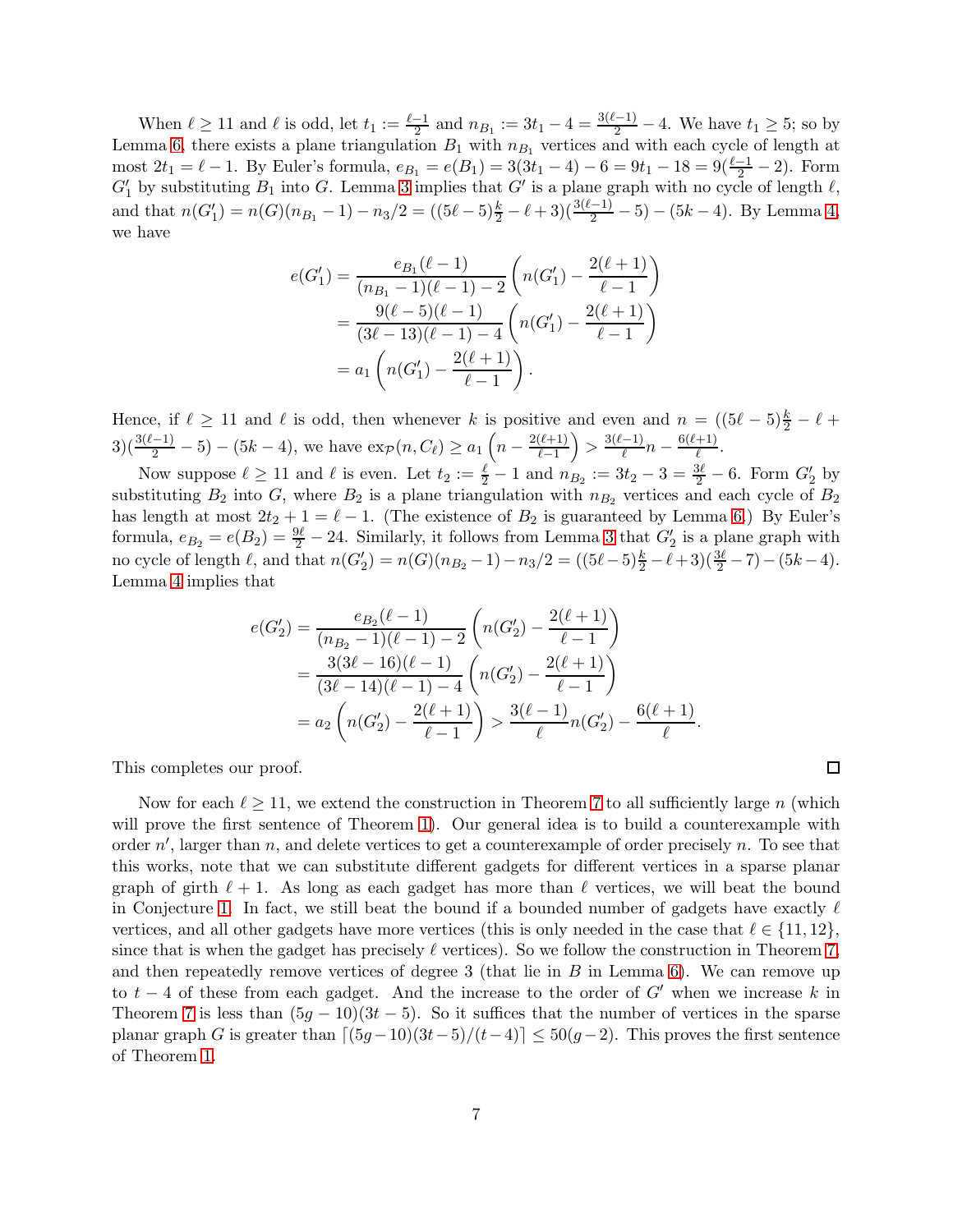<span id="page-7-2"></span>

Figure 2: Triangulations  $T_1$ ,  $T_2$ , and  $T_3$ .

#### <span id="page-7-0"></span>3 Denser Constructions and a Revised Conjecture

In this short section, we construct counterexamples to Conjecture [1](#page-1-2) that are asymptotically much denser than those in the previous section. We also propose two revised versions of Conjecture [1.](#page-1-2)

By iterating the idea in Lemma [6,](#page-5-0) Moon and Moser [\[9\]](#page-8-7) constructed planar triangulations where the length of the longest cycle is sublinear in the order. These triangulations will serve as the gadgets in our denser constructions.

<span id="page-7-1"></span>**Theorem 8** ([\[9\]](#page-8-7)). For each positive integer k there exists a 3-connected plane triangulation  $G_k$ with  $n(G_k) = \frac{3^{k+1}+5}{2}$  $\frac{1+5}{2}$  and with longest cycle of length less than  $\frac{7}{2}n(G_k)^{\log_3 2}$ .

<span id="page-7-3"></span>**Corollary 9.** There exists a positive real  $D_1$  such that for all integers  $\ell \geq 6$  there exists a plane triangulation  $G_{\ell}$  with  $n(G_{\ell}) \ge D_1 {\ell}^{\lg_2 3}$  such that  $G_{\ell}$  has no cycle of length at least  $\ell$ .

Chen and Yu [\[2\]](#page-8-8) showed that Theorem [8](#page-7-1) is essentially best possible.

<span id="page-7-5"></span>**Theorem 10** ([\[2\]](#page-8-8)). There exists a positive real  $D_2$  such that every 3-connected n-vertex planar graph contains a cycle of length at least  $D_2 n^{\log_3 2}$ .

We briefly sketch the Moon–Moser construction, which proves Theorem [8.](#page-7-1) For a more detailed analysis, we recommend Section 2 of [\[2\]](#page-8-8). Start with a planar drawing of  $K_4$ , which we call  $T_1$ . To form  $T_{i+1}$  from  $T_i$ , add a new vertex  $v_f$  inside each face f (other than the outer face), making  $v_f$ adjacent to each of the three vertices on the boundary of  $f$ , see Figure [2.](#page-7-2) It is each to check that the order of  $T_i$  is  $3 + (1 + 3 + \ldots + 3^{i-1}) \approx \frac{3^i}{2}$  $\frac{3^{\circ}}{2}$ .

To bound the length of the longest cycle in  $T_i$ , we note that the vertices added when forming  $T_j$ from  $T_{j-1}$  form an independent set, for each j. Thus, for any cycle in  $T_i$ , at most half of the vertices were added at the final step. Of those added earlier, at most half were added at the penultimate step, etc. So the length of a longest cycle grows roughly by a factor of 2 at each step (while the order of  $T_i$  grows roughly by a factor of 3).

To prove the second statement of Theorem [1,](#page-1-0) we substitute into a sparse planar graph of girth  $\ell+1$  a gadget with no cycle of length  $\ell$ , as guaranteed by Corollary [9.](#page-7-3) We suspect this construction is extremal. So we conclude with the following two conjectures, which are each best possible.

<span id="page-7-4"></span>**Conjecture 2.** Fix  $\ell \geq 7$ , let G be a dense graph of girth  $\ell + 1$ , and let B be a n-vertex planar triangulation with no  $\ell$ -cycle, where  $B$  is chosen to maximize n. If  $G'$  is formed by substituting  $B$ into G and  $n' := |V(G')|$ , then  $exp(n', C_l) = |E(G')|$ .